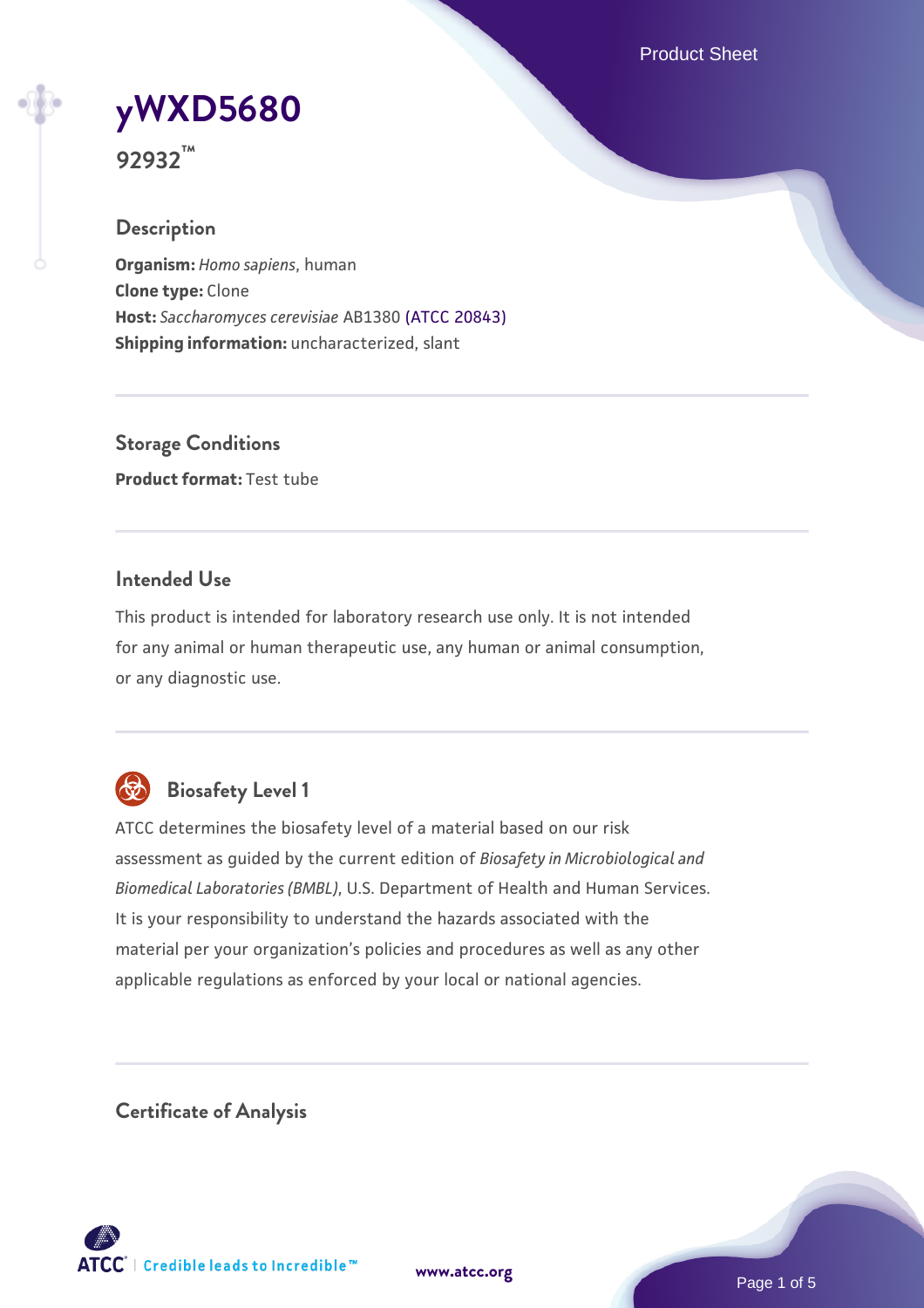#### **[yWXD5680](https://www.atcc.org/products/92932)** Product Sheet **92932**

For batch-specific test results, refer to the applicable certificate of analysis that can be found at www.atcc.org.

## **Insert Information**

**Type of DNA:** genomic **Genome:** Homo sapiens **Chromosome:** X X pter-q27.3 **Gene name:** DNA Segment, single copy **Gene product:** DNA Segment, single copy [DXS4627] **Gene symbol:** DXS4627 **Contains complete coding sequence:** Unknown **Insert end:** EcoRI

## **Vector Information**

**Intact vector size:** 11.454 **Vector name:** pYAC4 **Type of vector:** YAC **Host range:** *Saccharomyces cerevisiae*; *Escherichia coli* **Vector information:** other: telomere, 3548-4235 other: telomere, 6012-6699 Cross references: DNA Seq. Acc.: U01086 **Cloning sites:** EcoRI **Markers:** SUP4; HIS3; ampR; URA3; TRP1 **Replicon:** pMB1, 7186-7186; ARS1, 9632-10376

## **Growth Conditions**

**Medium:**  [ATCC Medium 1245: YEPD](https://www.atcc.org/-/media/product-assets/documents/microbial-media-formulations/1/2/4/5/atcc-medium-1245.pdf?rev=705ca55d1b6f490a808a965d5c072196)



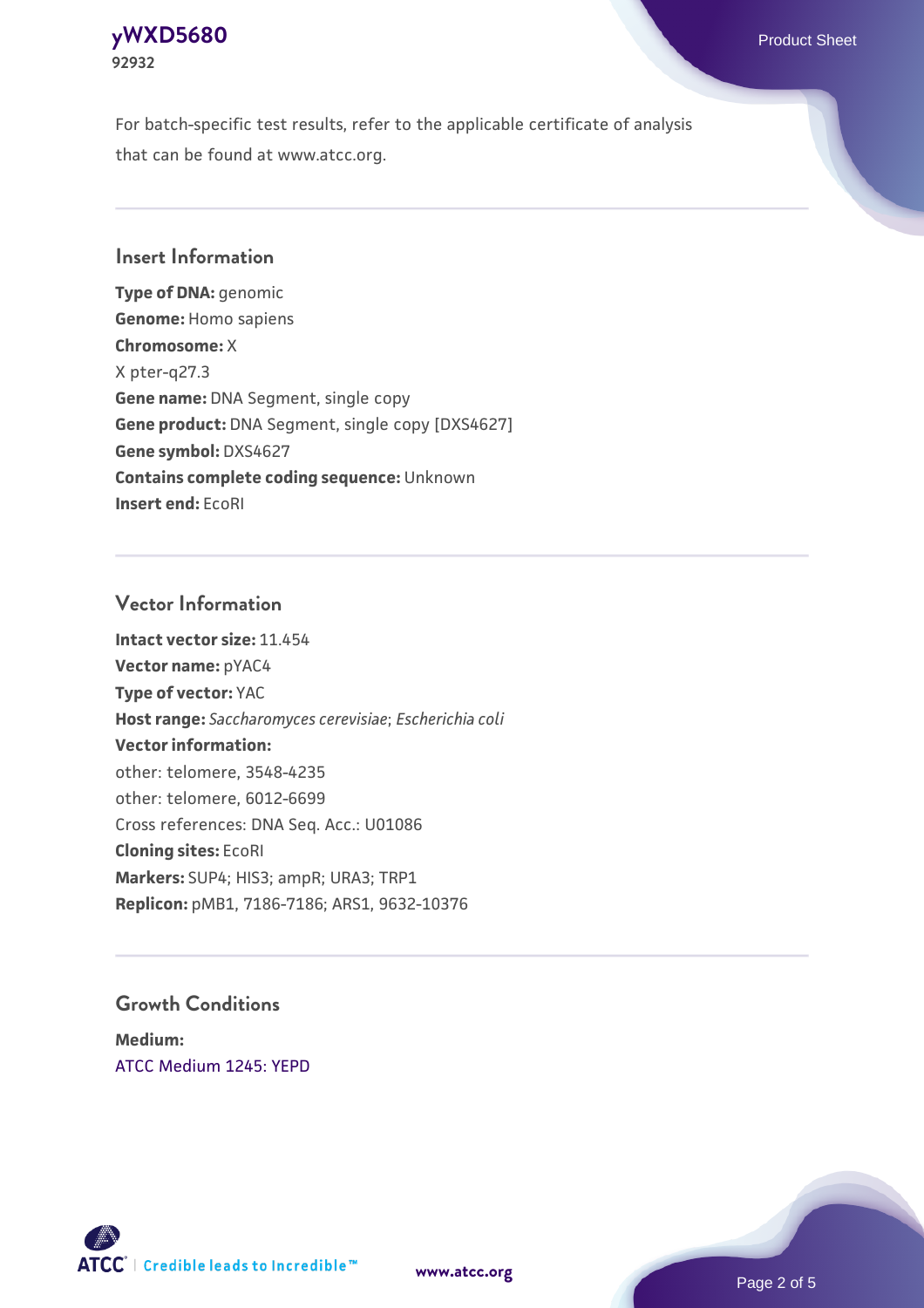#### **[yWXD5680](https://www.atcc.org/products/92932)** Product Sheet **92932**

**Temperature:** 30°C

#### **Notes**

More information may be available from ATCC (http://www.atcc.org or 703- 365-2620).

## **Material Citation**

If use of this material results in a scientific publication, please cite the material in the following manner: yWXD5680 (ATCC 92932)

## **References**

References and other information relating to this material are available at www.atcc.org.

#### **Warranty**

The product is provided 'AS IS' and the viability of ATCC® products is warranted for 30 days from the date of shipment, provided that the customer has stored and handled the product according to the information included on the product information sheet, website, and Certificate of Analysis. For living cultures, ATCC lists the media formulation and reagents that have been found to be effective for the product. While other unspecified media and reagents may also produce satisfactory results, a change in the ATCC and/or depositor-recommended protocols may affect the recovery, growth, and/or function of the product. If an alternative medium formulation or reagent is used, the ATCC warranty for viability is no longer valid. Except as expressly set forth herein, no other warranties of any kind are



**[www.atcc.org](http://www.atcc.org)**

Page 3 of 5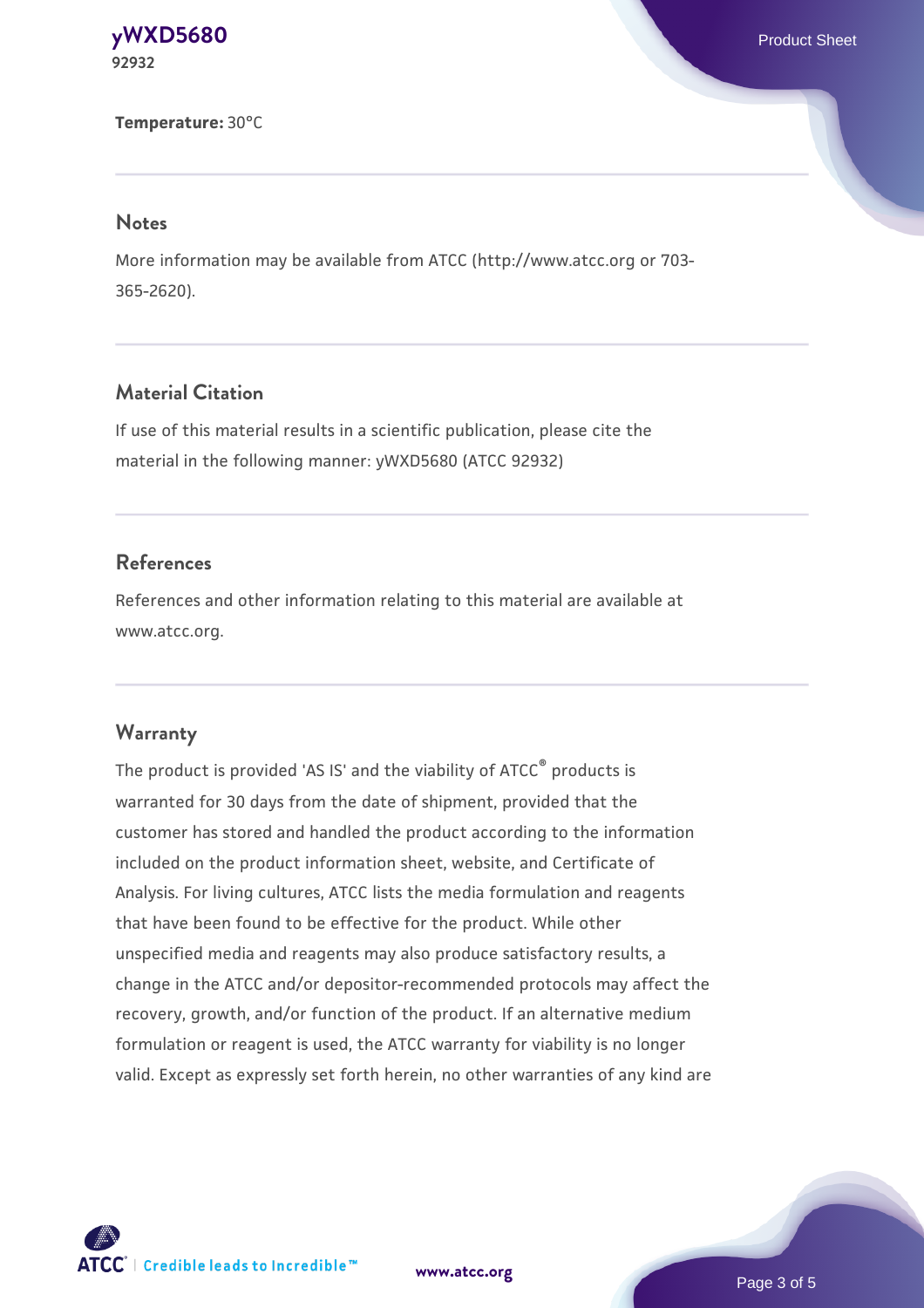**[yWXD5680](https://www.atcc.org/products/92932)** Product Sheet **92932**

provided, express or implied, including, but not limited to, any implied warranties of merchantability, fitness for a particular purpose, manufacture according to cGMP standards, typicality, safety, accuracy, and/or noninfringement.

#### **Disclaimers**

This product is intended for laboratory research use only. It is not intended for any animal or human therapeutic use, any human or animal consumption, or any diagnostic use. Any proposed commercial use is prohibited without a license from ATCC.

While ATCC uses reasonable efforts to include accurate and up-to-date information on this product sheet, ATCC makes no warranties or representations as to its accuracy. Citations from scientific literature and patents are provided for informational purposes only. ATCC does not warrant that such information has been confirmed to be accurate or complete and the customer bears the sole responsibility of confirming the accuracy and completeness of any such information.

This product is sent on the condition that the customer is responsible for and assumes all risk and responsibility in connection with the receipt, handling, storage, disposal, and use of the ATCC product including without limitation taking all appropriate safety and handling precautions to minimize health or environmental risk. As a condition of receiving the material, the customer agrees that any activity undertaken with the ATCC product and any progeny or modifications will be conducted in compliance with all applicable laws, regulations, and guidelines. This product is provided 'AS IS' with no representations or warranties whatsoever except as expressly set forth herein and in no event shall ATCC, its parents, subsidiaries, directors, officers, agents, employees, assigns, successors, and affiliates be liable for indirect, special, incidental, or consequential damages of any kind in connection with or arising out of the customer's use of the product. While reasonable effort is made to ensure authenticity and reliability of materials on deposit, ATCC is not liable for damages arising from the misidentification or misrepresentation of such materials.



**[www.atcc.org](http://www.atcc.org)**

Page 4 of 5